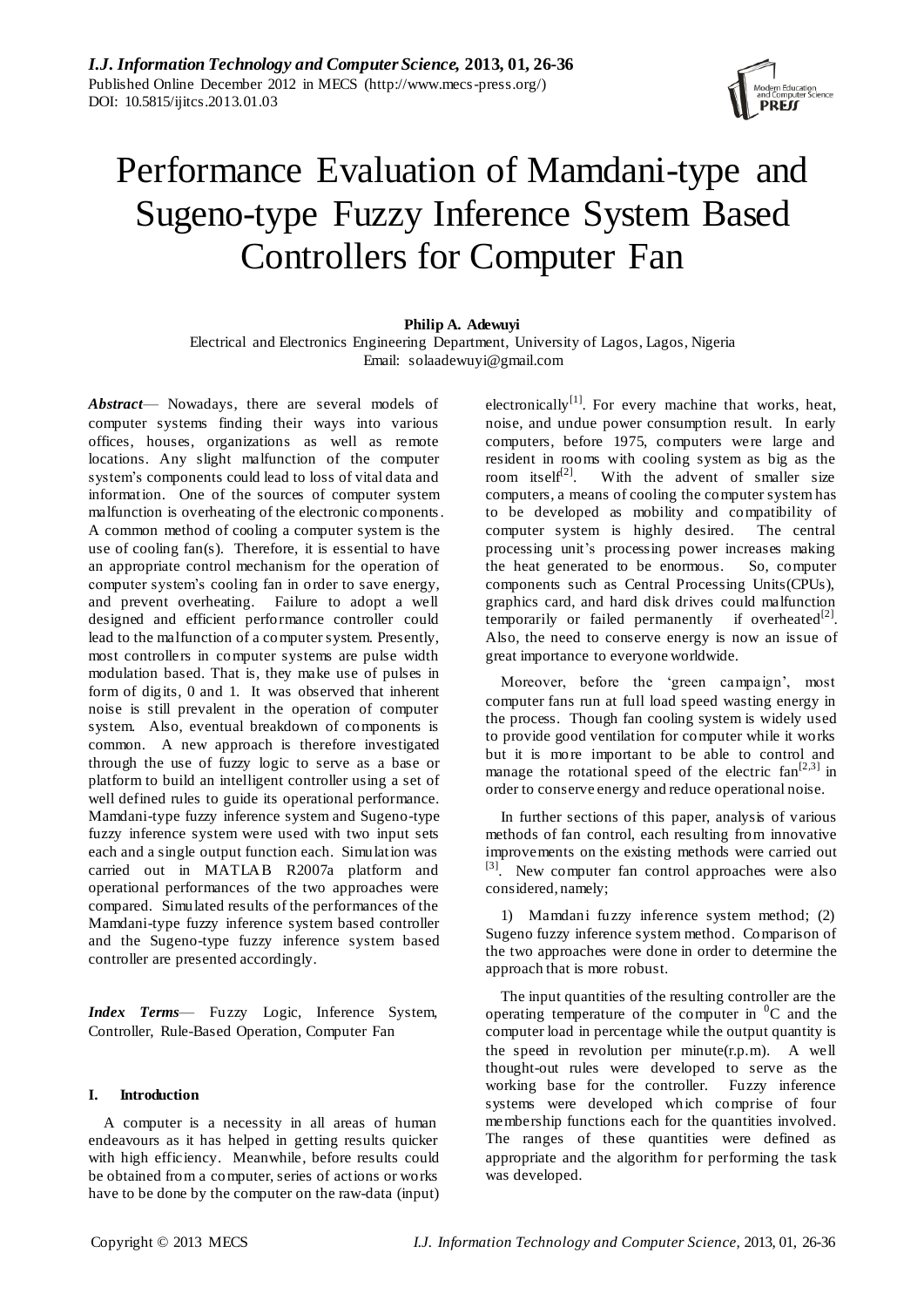This work, therefore, focuses on the control of the speed of the computer fan using fuzzy logic controller.

The main content of this paper has five sections, namely; computer fan concept, fuzzy logic overview/experiment, results and discussion, and conclusion.

### **II. Computer Fan Concept**

A computer fan according to Wikipedia(2012), is any fan inside, or attached to a computer case that is used for active cooling, and may be referred to as fans that draw cooler air into the case of the computer system from the outside, expel warm air inside the computer system, or move air across a heat-sink to cool a particular component.

It should be noted that the purpose of a computer fan is to create a cool working condition for the computer in order to prolong its lifespan and improve its operational capabilities. A cool working condition would reduce breakdown that normally result from overheat and maintenance issues would be minimized to the barest minimum.

### **2.1 Types of Computer Fan**

According to an article titled "computer fan" on wikipedia(2012), computer fans come in various designates such as:

- i. Case- mount-type which is used to aerate the case of the computer. This is necessary to provide a cool surrounding for the components.
- ii. Power supply fan which is used to cool the power supply unit thereby preventing overheating of the components.
- iii. Central processing unit (CPU) fan which is usually used to cool the CPU heatsink thereby cooling the CPU.
- iv. Graphic card fan which is used to cool the memory of the graphic cards.
- v. Chipset fan which is used to cool the heat sink of the northbridge of a motherboards's chipset [1].

# **2.2 Existing Fan Control Methods**

Computer fan can be controlled using these methods:

# *1) No Control*

Under this method, once a computer is set up and swicthed on, the fan continues to work. This method of control increases power consumption and noise but provides very cool operation environment.

# *2) Thermostarts*

A range of temperature is set, such as the upper limit and the lower limit. The thermistor is used to sense

temperature in the computer and switches the fan on or off. Power is therefore managed as per usage. The draw-back is when the computer is under usage for a long period, power consumption increases.

#### *3) Linear Voltage Regulator*

This is another cooling fan that uses bladed dc motor. The voltage across the motor could be varied within the acceptable range for the fan, making the speed increases when voltage is added or reduces when voltage is reduced. This is given mathematically as;

$$
Fan voltage \propto Speed \tag{1}
$$

### *4) Resistors*

Though resistors reduces the noise of the fan, they add to the heat of the computer. Care should be taken to have resistors whose values match the corresponding fans in order to have a desirable performance.

### *5) Diodes*

Diodes are also used as a means of control.

### *6) Volt Modding*

This is another method of controlling the speed of a computer fan. The voltage to the fan could be controlled by interchanging of connector leads to ground thereby altering the overall voltage delivered across the fan connector.

#### *7) Pulse Width Modulation*

This is a common method of controlling fans. The speed of rotation is monitored by sense pin. The mathematical relationship between the control signal and the speed control is given as follows:

$$
Control signal \propto Speed \ control \tag{2}
$$

$$
Speed control = k \times Control signal
$$
 (3)

Where k is constant.

Or we can say that:

$$
Control signal = k \times Speed \ control \tag{4}
$$

In equations  $(2)$ ,  $(3)$  and  $(4)$ , the control signal is a square wave operating at a frequency of 25kHz and the resulting duty cycle determines the fan speed.

The range of speed control is 30% and 100% of maximum computer load. When the computer is maximally loaded, a control signal of up to 100% duty cycle could be used.

However, the shortcomings of pulse width modulation control are noise and eventual breakdown of computer fan system due to persistent vibrations.

# *8) Software Control*

Software are now being used in Microsoft Windows platform to control fan speed on the motherboard as the motherboard has a temperature sensor. This will help in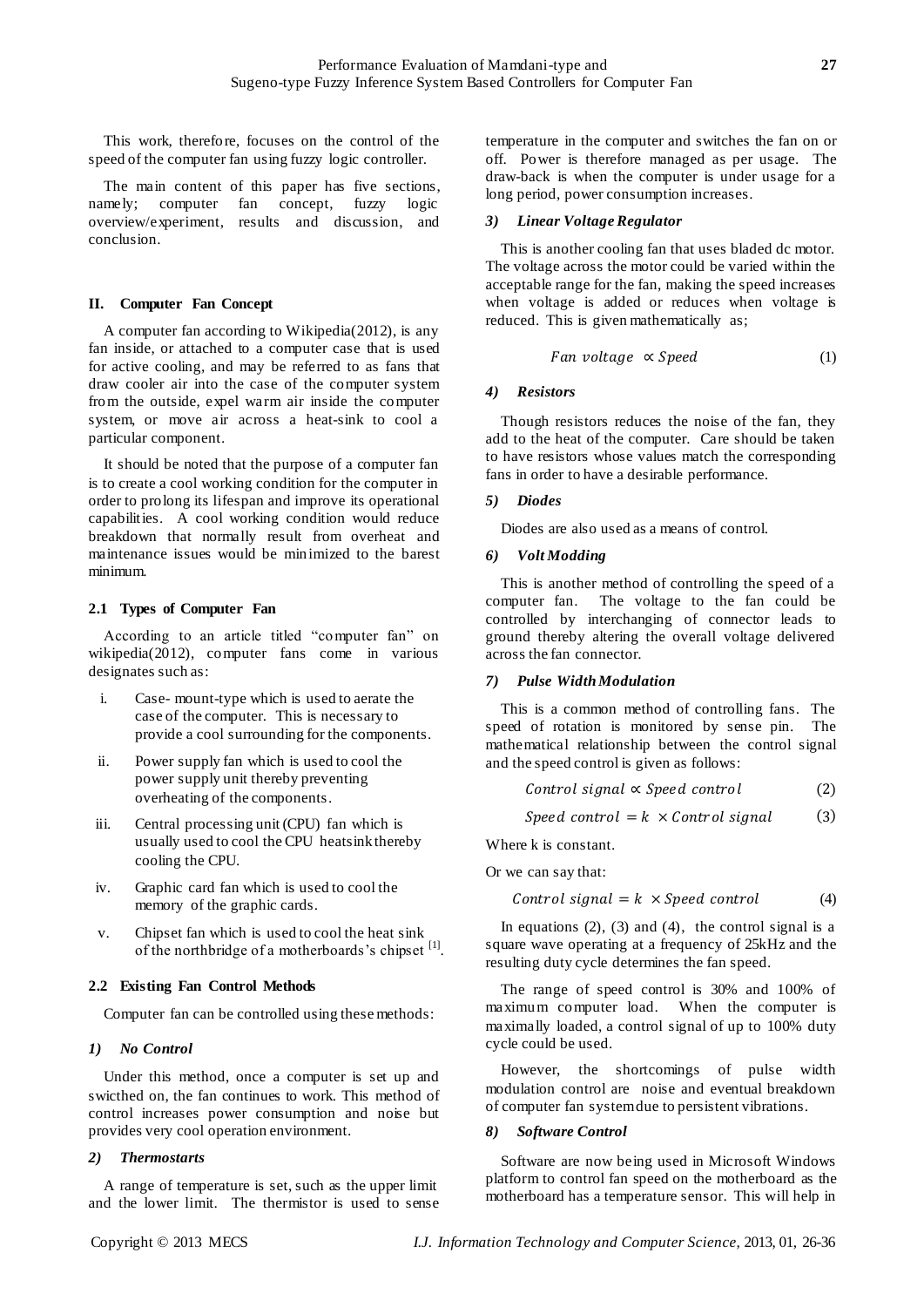reducing the CPU noise. Other independent software developers are also making frantic efforts to promote their fan control software products but cautions have to be taken by the intended user.

### **2.3 Speed Behaviour of Computer Fan**

There are three types of speed behaviour of computer fan such as:

- i. Linear
- ii. Off until a threshold value
- iii. Minimum speed until a threshold.

At low control levels the speed behaviour is determined by the manufacturer.

### **III. Overview of Fuzzy Logic/Experiment**

Fuzzy logic is a type of mathematical logic whose truth value is not exactly 0 or 1 but increases or decreases continuously from 0 to 1. It was developed from the theory of fuzzy sets by Lofti Zadeh  $(1965)^{[3]}$ . Fuzzy logic could be viewed from a broad and a narrow angle. Broad angle in the sense that its application could be older, better known, heavily applied but not asking deep logical questions. This broad view approach is the apparatus for fuzzy control, analysis of vagueness in natural language and several other applications. This is one of soft-computing techniques making it to be "suboptimality" tolerant, vague, quick, simple and sufficiently good solutions.

On the other hand, fuzzy logic in the narrow sense is symbolic logic with a comparative notion of truth developed fully in the spirit of classical logic. It is a branch of many valued logic based on the paradigm of inference under vagueness. In other words, fuzzy logic deals with the reasoning that is approximate rather than fixed and exact $^{[4]}$ .

Fuzzy logic is fast gaining popularity with the manufacturers as many consumer electronic products like washing machine, air-conditioning unit, water heater, rice cooker and so on are now fuzzy logic controller based.

# **3.1 Block Diagram of Fuzzy Logic Controller**

The fuzzy logic controller is set up as shown in figure 1. Two input quantities(load in percentage and temperature in  ${}^{0}C$ ) were applied to the comparator where the value of output is compared with the set point or input quantities. Fuzzificationn is carried out and fuzzy rule is applied for proper control actions. Inferences were drawn and defuzzification done in order to get the output which is fed back to the comparator for comparison. The cycle is repeated until a satisfactory result emerges.



Fig. 1: Fuzzy logic controller

#### **3.2 Algorithm for the Fuzzy Logic Controller**

Application of fuzzy logic to computer fan control is aimed at utilizing the precise solutions provided by fuzzy logic from certain or approximate information<sup>[5,6]</sup>. As most computer fan controls are based on the pulse width modulation(PWM) method, in an overdamped or underdamped situation, undesired control res ponse is experienced by the fan. Therefore, fuzzy logic based algorithm is developed for the computer fan controller as explained below:

Mamdani type fuzzy inference system and Sugeno type fuzzy inference system approaches were considered.

Mamdani membership function method is first used for the controller design. Two input variables whose values are defined represent the fuzzy sets. These variables have range definitions. The output variables is also defined by a fuzzy set. Four membership functions and truth values were defined over these ranges. The operational rules were applied to generate a result for each rule before a combined operational rules were applied which then combines the results of the rules<sup>[7,8,9]</sup>. The inputs variables were loads and temperature derivable from sensors. The output of the controller is the quantity that controls the speed of the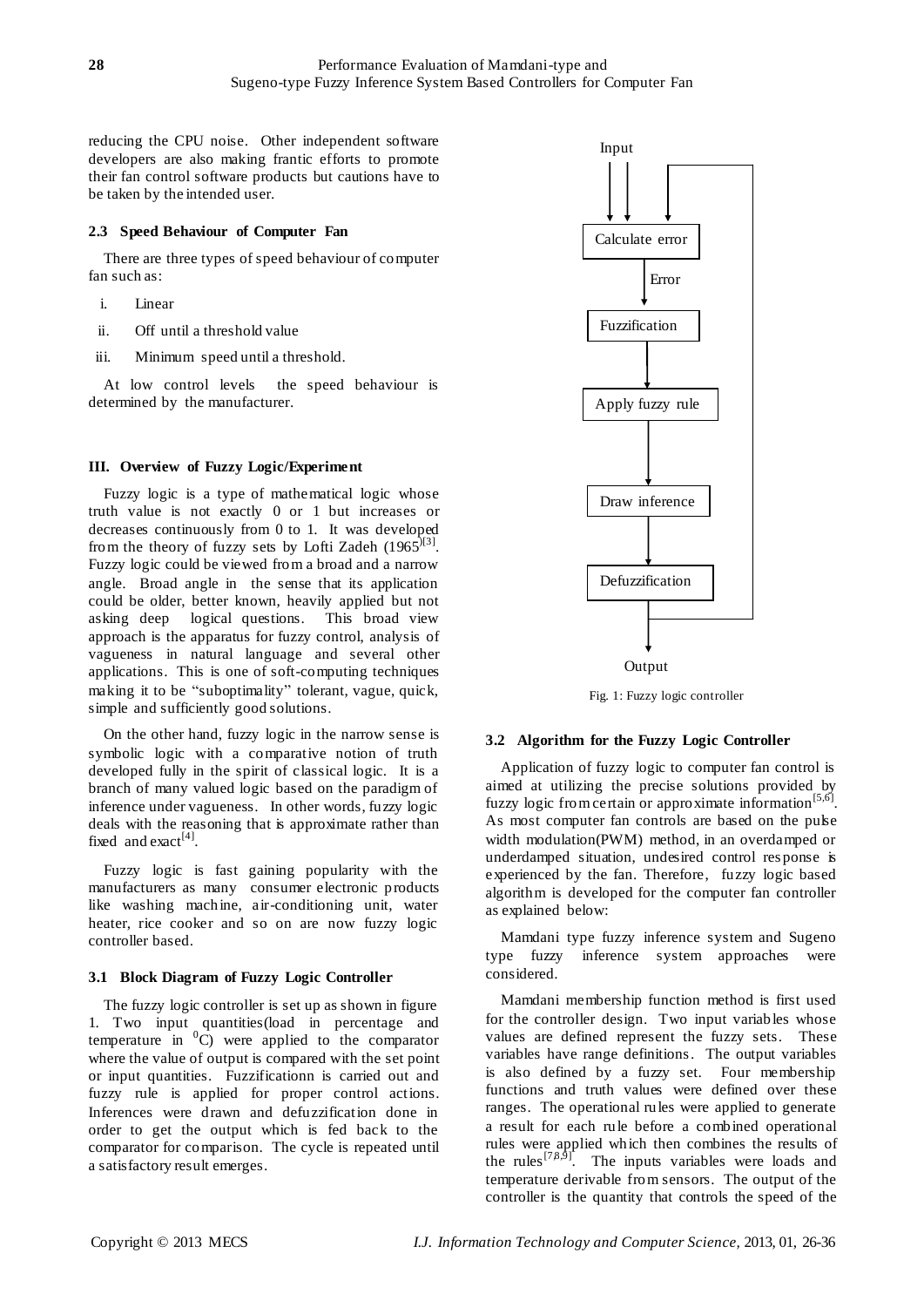fan. The load quantity for the computer ranges from 0% to 66.7%. The temperature quantity ranges from  $39^{\circ}$ C to  $56^{\circ}$ C. The output quantity which is the speed ranges from 644 revolutions per minute(r.p.m) to 745 revolutions per minute(rpm).

It should be noted that 'load' being used here refers to the 'heaviness of task' that the computer does and is rated in percentage.

By using the fuzzy logic graphical user interface, the fuzzy inference system(FIS) for the Mamdani type based controller is shown in figure 1 below:

membership functions are; very low, low, high, and



Fig. 2: Mamdani - Type FIS fan controller

very high.

Each input variable has four membership functions as shown in figure 3 and figure 4 respectively.

The load membership functions are; minimu m, light, moderate, and maximum while the temperature



Fig. 3: Membership function for load input variable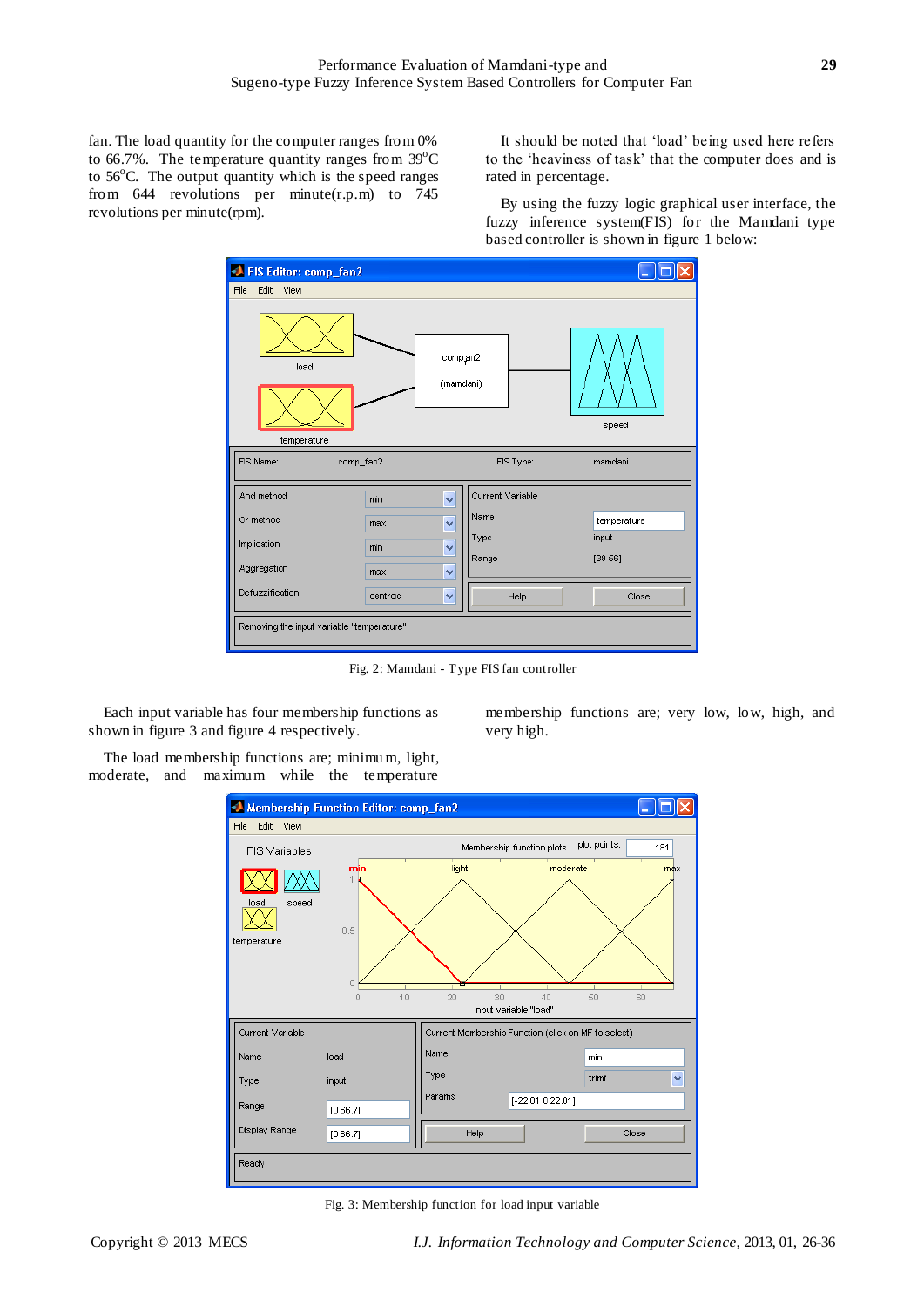

Fig. 4: Membership function for temperature input variable

The output variable also has four membership functions namely; very low, low, moderate, and high as shown in figure 5 below:



Fig. 5: Membership function for the output variable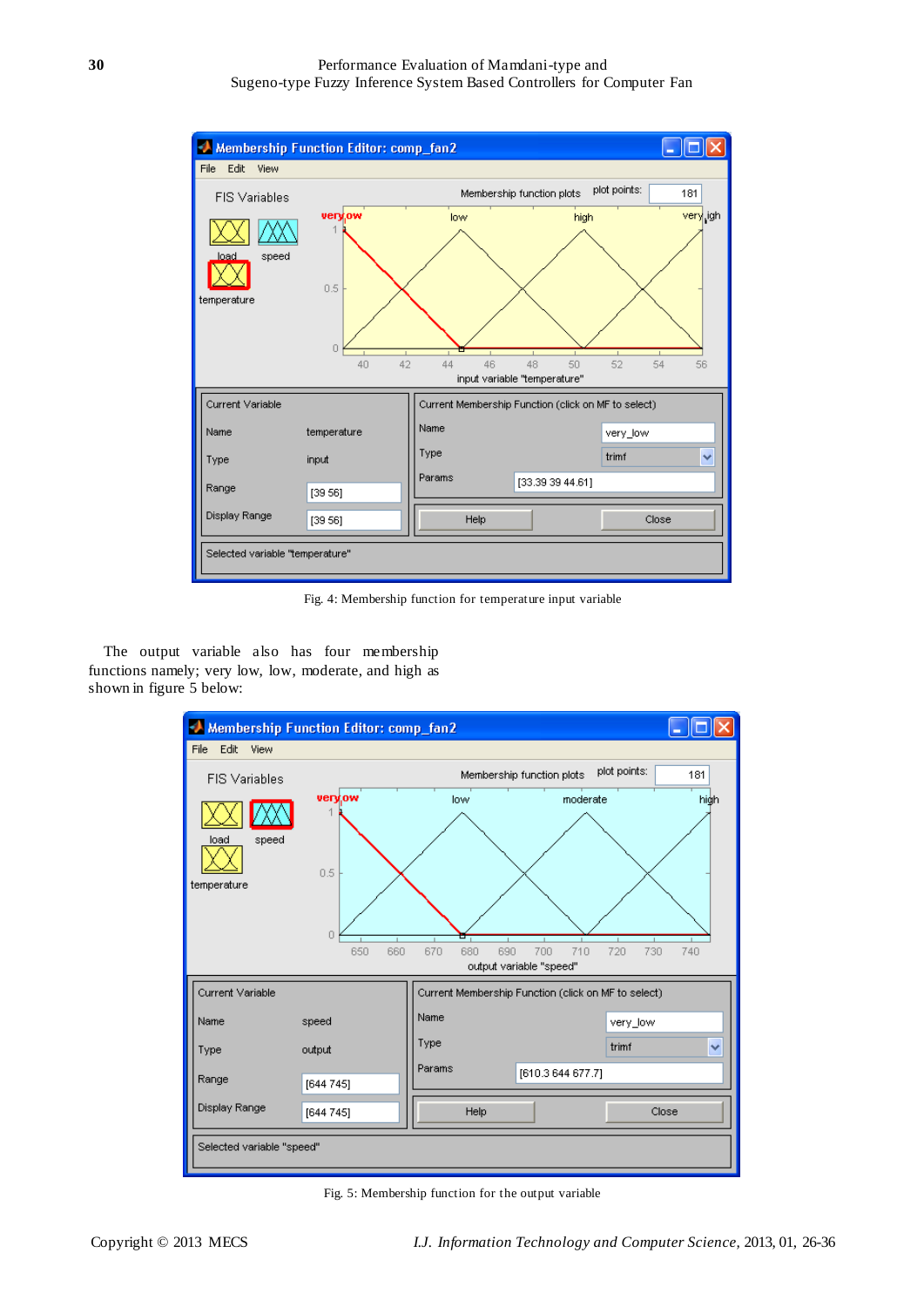**3.3 Fuzzy Controller Rules** The rules governing the operation of the fuzzy logic controller is given in table 1 below:

| Rules          | Load (Input 1) | Temperature (Input 2) | Fan-Speed (Output) |
|----------------|----------------|-----------------------|--------------------|
| 1              | Maximum        | Very low              | Very low           |
| $\overline{2}$ | Maximum        | Low                   | Low                |
| 3              | Maximum        | High                  | Moderate           |
| $\overline{4}$ | Maximum        | Very high             | High               |
| 5              | Moderate       | Very low              | Very low           |
| 6              | Moderate       | Low                   | Low                |
| $\overline{7}$ | Moderate       | High                  | Moderate           |
| 8              | Moderate       | Very high             | High               |
| 9              | Light          | Very low              | Very low           |
| 10             | Light          | Low                   | Low                |
| 11             | Light          | High                  | Moderate           |
| 12             | Light          | Very high             | High               |
| 13             | Minimum        | Very low              | Very low           |
| 14             | Minimum        | Low                   | Low                |
| 15             | Minimum        | High                  | Moderate           |
| 16             | Minimum        | Very high             | High               |

These rules in table 1 were applied to the inputs and the output of the Mamdani-type fuzzy inference system based controller and Sugeno-type fuzzy inference

system based controller and displayed during simulations as follows:



Fig. 6: Mamdani based rule viewer for the controller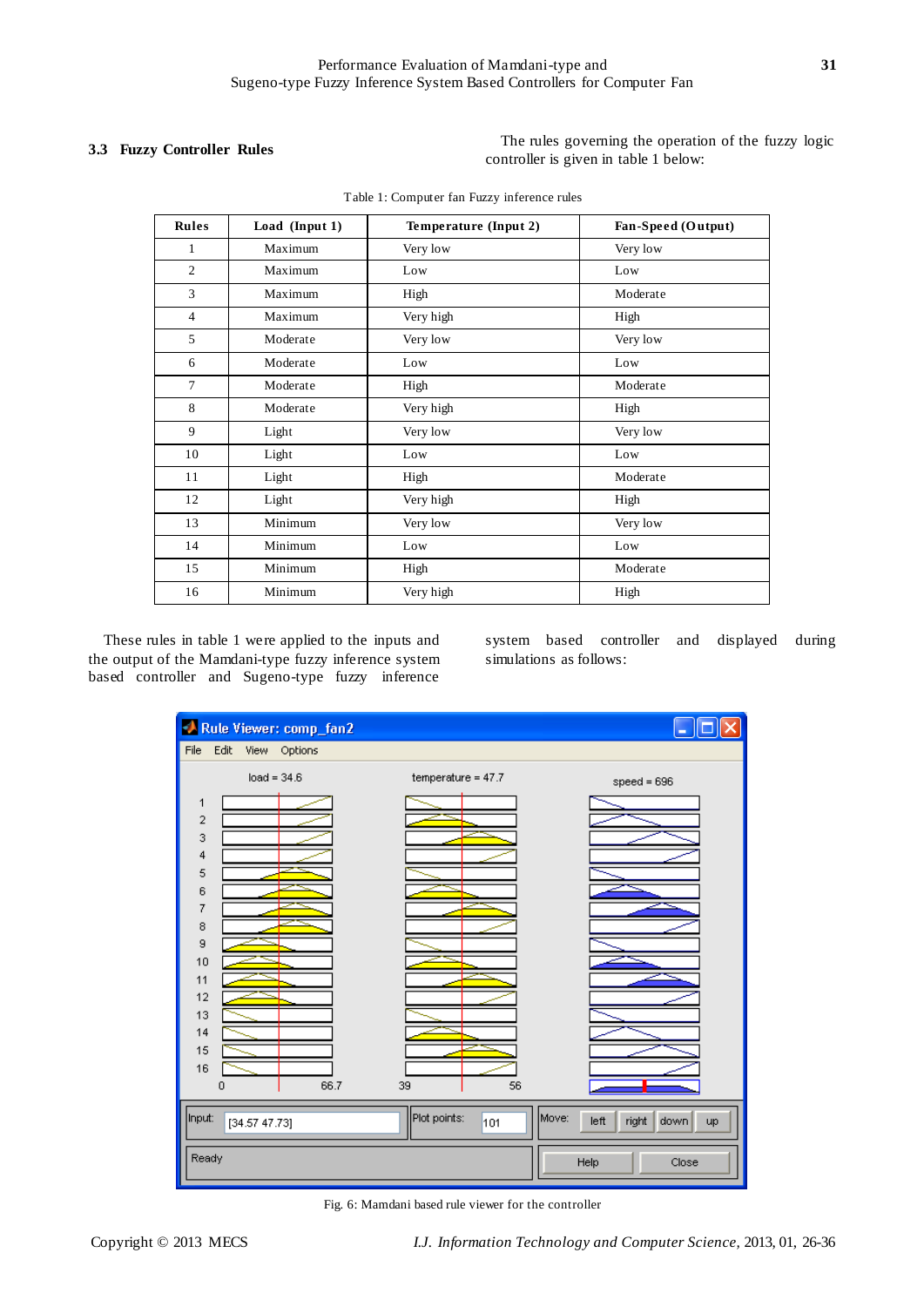| <b>Rule Viewer: Untitled2</b><br>g) |                     |                                      |  |  |  |
|-------------------------------------|---------------------|--------------------------------------|--|--|--|
| File<br>Edit<br>View Options        |                     |                                      |  |  |  |
| $load = 33.4$                       | temperature = 47.5  | $speed = 0.5$                        |  |  |  |
| $\mathbf{1}$                        |                     |                                      |  |  |  |
| $\overline{\mathbf{c}}$             |                     |                                      |  |  |  |
| 3                                   |                     |                                      |  |  |  |
| 4<br>5                              |                     |                                      |  |  |  |
| 6                                   |                     |                                      |  |  |  |
| $\overline{7}$                      |                     |                                      |  |  |  |
| 8                                   |                     |                                      |  |  |  |
| 9                                   |                     |                                      |  |  |  |
| 10                                  |                     |                                      |  |  |  |
| 11<br>12                            |                     |                                      |  |  |  |
| 13                                  |                     |                                      |  |  |  |
| 14                                  |                     |                                      |  |  |  |
| 15                                  |                     |                                      |  |  |  |
| 16                                  |                     |                                      |  |  |  |
| 66.7<br>$\Omega$                    | 56<br>39            |                                      |  |  |  |
| Input:<br>[33.35 47.5]              | Plot points:<br>101 | Move:<br>left<br>right<br>down<br>up |  |  |  |
| Opened system Untitled2, 16 rules   | Help<br>Close       |                                      |  |  |  |

Fig. 7: Sugeno based rule viewer for the controller

## **IV. Results and Discussions 4.1 Mamdani-type FIS Based Simulation Results**

The following results were obtained during the simulation of the Mamdani-type fuzzy inference system based controller:



Fig. 8: Surface view of the output and the inputs

The surface view shows the three-dimensional view of the relationship between the load in percentage, the temperature in degree Celsius and the speed in revolutions per minute (rpm).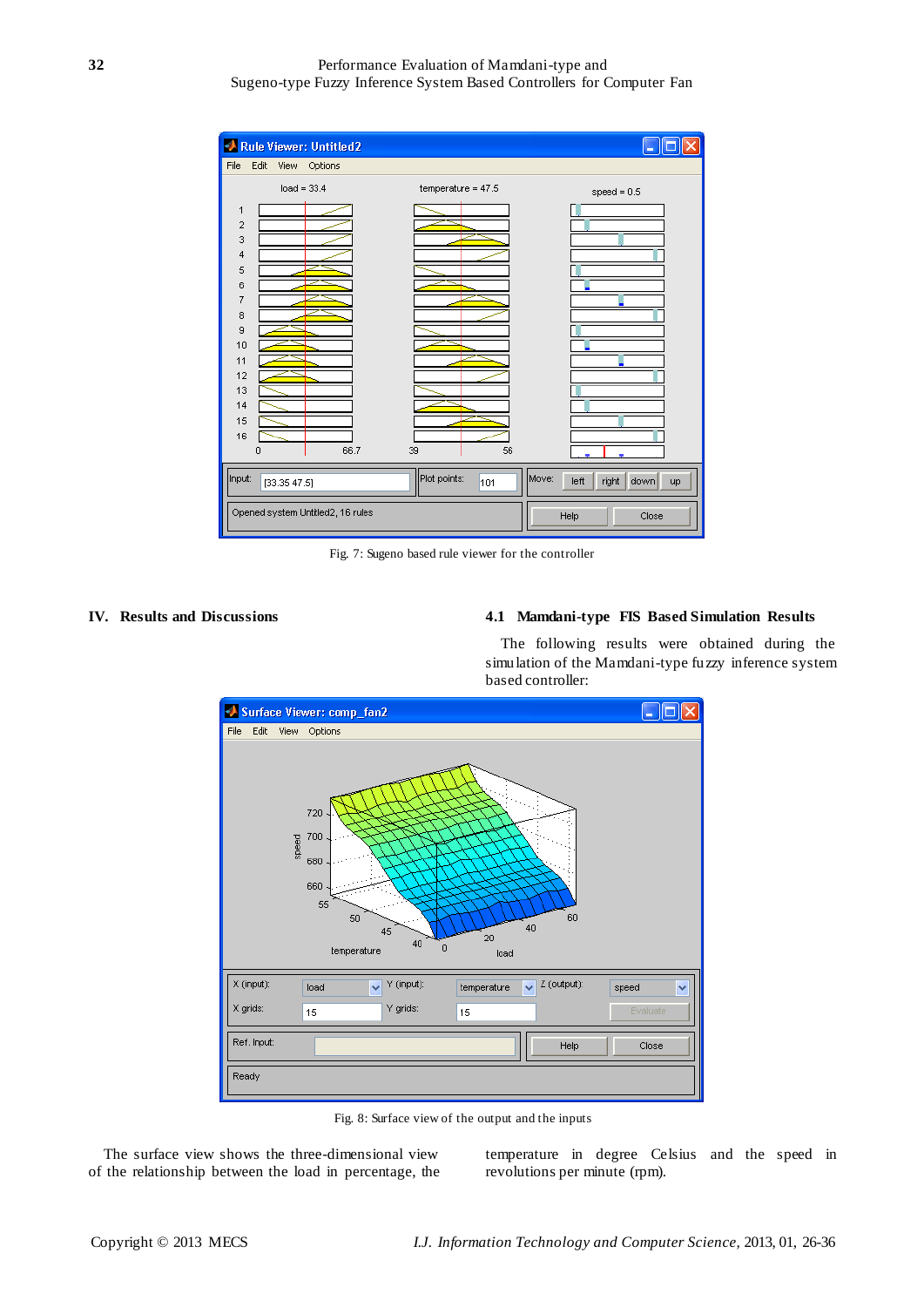| Ð<br><b>Surface Viewer: fan</b> |                                                                          |            |
|---------------------------------|--------------------------------------------------------------------------|------------|
| Edit<br>File<br>View -          | Options                                                                  |            |
| 695.5                           |                                                                          |            |
| 695                             |                                                                          |            |
| speed<br>694.5                  |                                                                          |            |
| 694                             |                                                                          |            |
| 693.5                           | 10<br>$20\,$<br>30<br>50<br>40<br>60<br>70<br>$\overline{0}$<br>load     |            |
| X (input):<br>load              | Y (input):<br>Z (output):<br>$\checkmark$<br>$\ddotmark$<br>$-$ none $-$ | Y<br>speed |
| X grids:<br>15                  | Y grids:<br>15                                                           | Evaluate   |
| Ref. Input:                     | Help<br>[NaN 47.5]                                                       | Close      |
| Ready                           |                                                                          |            |

Fig. 9: Relationship between the fan speed and load

The surface view of the two dimensional view of the relationship between the output(speed) in revolutions per minute(rpm) and the percentage of load.



Fig. 10: Fan speed versus temperature

Figure 10 is the two dimensional view of the relationship between the speed(output) in revolutions per minute(rpm) and the temperature in degree  $\text{Celsius} ({}^0C).$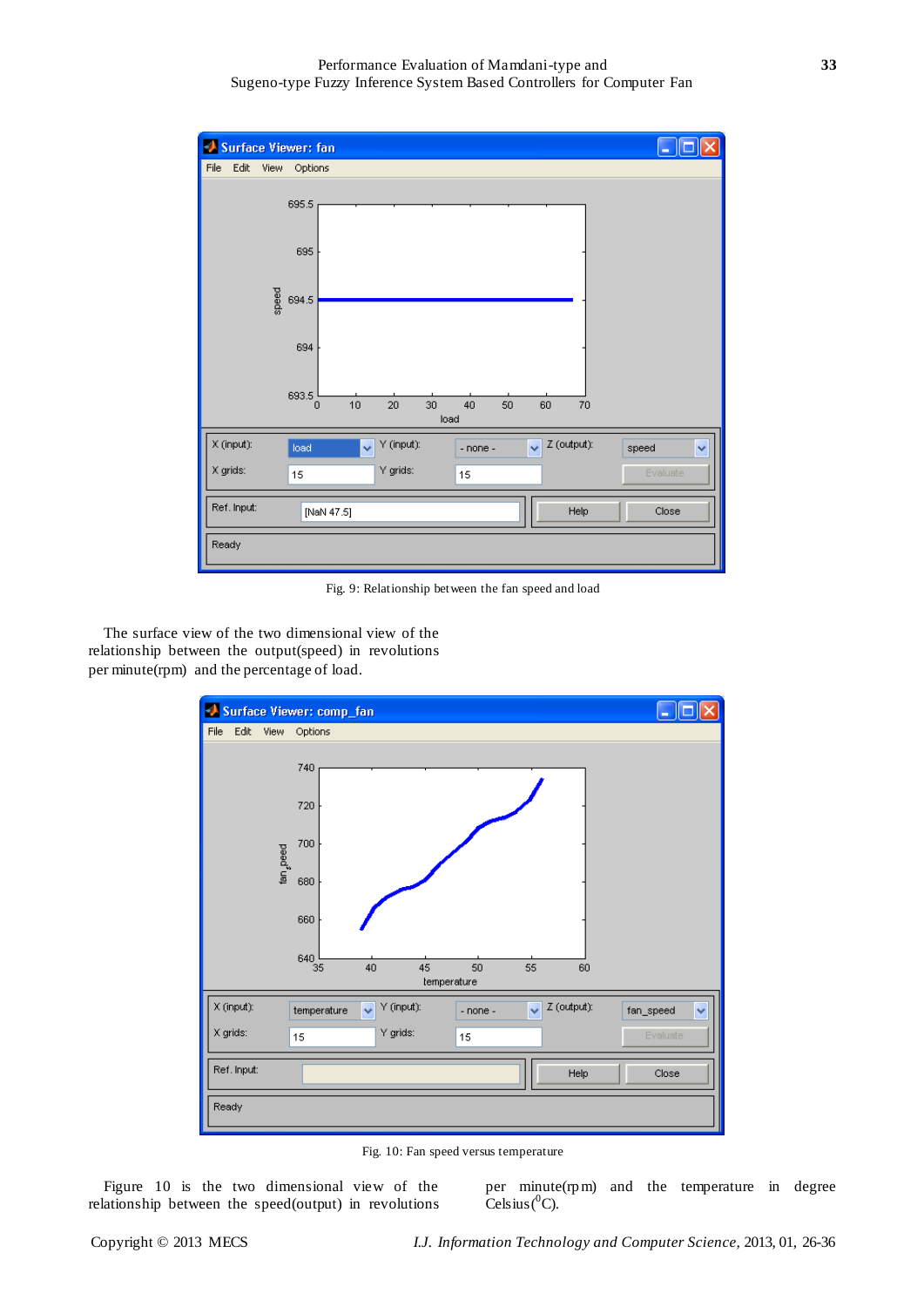#### **4.2 Sugeno-type FIS Simulation Results**

The same rules were applied to the inputs of the Sugeno-type fuzzy inference system controller. Membership functions were four for each input quantity as in the case of Mamdani-type fuzzy inference system. Unlike the output value range of the Mamdani-type fuzzy inference system, the range of Sugeno-type output is between 0 and 1 making it to be fit for automatic optimization by the algorithm. This set of rules that were applied to the output is given in table 2 below using constant fit function of the matlab's version R2007a graphical user interface:

Table 2: Fan speed Ranges

| Computer fan speed | Constant value |
|--------------------|----------------|
| Very low           |                |
| Low                | 0.33           |
| Moderate           | 0.66           |
| High               |                |

The following results were obtained during the simulation of the Sugeno-type fuzzy inference system based controller for the computer fan system having its output (speed) function as shown in table 2.



Fig. 11: Relationship between the output and the inputs

Figure 11 shows the three-dimensional relationship between the speed(output) in revolutions per

minute(rpm), the temperature in degree Celsius( ${}^{0}C$ ), and the percentage of load.



Fig. 12: Fan speed versus temperature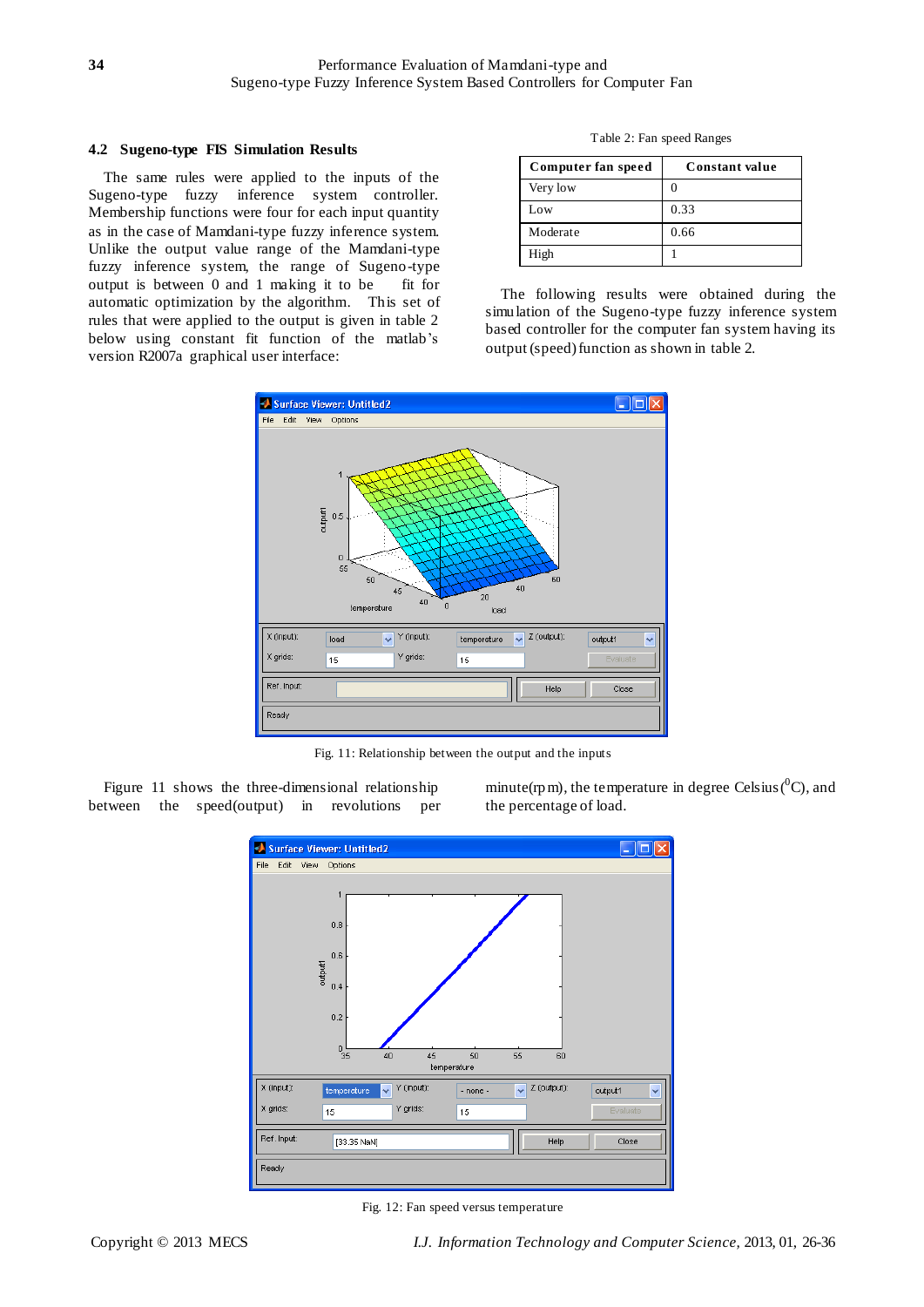Figure 12 shows the two dimensional relationship between the speed(output) in revolutions per minute(rpm) and the temperature in  ${}^{0}C$ .

|             |      |             | Surface Viewer: Untitled2                                          | $\blacksquare$ |
|-------------|------|-------------|--------------------------------------------------------------------|----------------|
| File        | Edit | <b>View</b> | Options                                                            |                |
|             |      |             | 0.495                                                              |                |
|             |      |             | 0.495                                                              |                |
|             |      |             | 0.495                                                              |                |
|             |      |             | 0.495                                                              |                |
|             |      | output1     | 0.495                                                              |                |
|             |      |             | 0.495                                                              |                |
|             |      |             | 0.495                                                              |                |
|             |      |             | 0.495<br>40<br>٥<br>10<br>$20\,$<br>30<br>50<br>60<br>70           |                |
|             |      |             | load                                                               |                |
| X (input):  |      |             | Z (output):<br>Y (input):<br>Ÿ<br>$\checkmark$<br>load<br>- none - | Y<br>output1   |
| X grids:    |      |             | Y grids:<br>15<br>15                                               | Evaluate       |
| Ref. Input: |      |             | Help<br>[NaN 47.5]                                                 | Close          |
|             |      |             |                                                                    |                |
| Ready       |      |             |                                                                    |                |
|             |      |             |                                                                    |                |

Fig. 13: Fan speed versus load

Figure 13 shows the two dimensional relationship between the speed(output) in revolutions per minute(rpm) and the percentage of load.

#### **4.3 Discussions**

Results obtained shows that the sugeno-type fuzzy inference based controller has a s mooth operational performance than that of the mamdani-type fuzzy inference based controller. Also, the the sugeno-type fuzzy inference system based controller works to full capacity unlike that of mamdani based fan controller.

It is also noted that the Sugeno-type fuzzy inference system based controller, respond to inputs values changes quite efficiently more than the Mamdani type.

The two inference systems (Mamdani-type and Sugeno-type) responded to operational changes as determined by the input quantities' working variations.

#### **V. Conclusion**

The development of Mamdani-type fuzzy inference system based computer fan controller and Sugeno-type fuzzy inference system based computer fan controller could be used to control the computer fan operations. Sugeno-type fuzzy inference system based computer fan controller gives better result in terms of performance and adaptability to other user defined environment making it highly flexible. Thus, optimization of fuzzy inference system could be done by a well defined set of algorithms.

#### **References**

- [1] Computer. An article retrieved from http://www.merricanwebster.com/dictionary/comp uter. 13<sup>th</sup> September, 2012.
- [2] M. Boris, "Case Cooling-the physics of god airflow", an article retrieved fromhttp://www.technibble.com/case-cooling-thephysics-of-good-airflow/2/. 13<sup>th</sup> September, 2012.
- [3] Wikipedia, "Computer Fan", Article retrieved from www.en.m.wikipedia.org/wiki/computer\_fan.com. June 2012.
- [4] A. Kaufmann and M. M. Gupta, "Introduction to Fuzzy Arithmetic Theory and Application", Van Nostrand Reinhold, New York, 1991.
- [5] G.J. Klir and Bo Yuan, Fuzzy Sets and Fuzzy Logic: Theory and Applications, Prentice Hall, Upper Saddle River, NJ, 1995.
- [6] A. Kaur and A. Kaur(2012) "Comparison of Mamdani-Type and Sugeno-Type Fuzzy Inference System for Air Conditioning System", International Journal of Soft Computing and Engineering, May 2012, Vol. 2, Iss. 2, pp. 2231 – 2307.